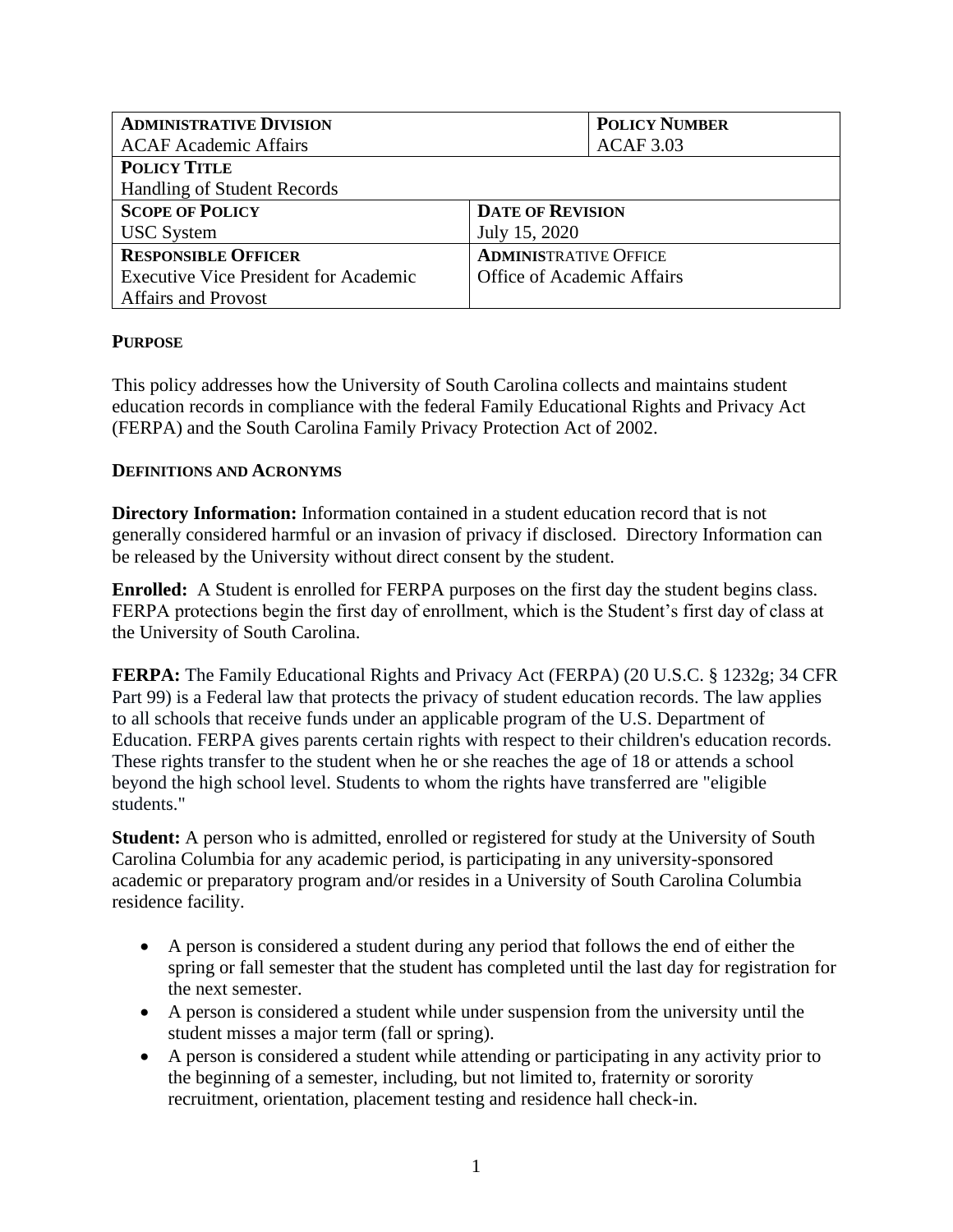## **POLICY STATEMENT**

The University of South Carolina collects personal student information that is considered necessary to fulfill its purpose as an institution of higher education. Information is maintained and made available in accordance with the federal Family Educational Rights and Privacy Act (FERPA), and the South Carolina Family Privacy Protection Act of 2002.

- A. The University of South Carolina complies with The Family Educational Rights and Privacy Act (FERPA), which affords students certain rights with respect to their education records.
	- 1. In accordance with section 99.7 of the Family Educational Rights and Privacy Act (FERPA), the University of South Carolina provides students annual notification of their FERPA rights. The University of South Carolina has designated certain items as Directory Information. At the University of South Carolina, these items are as follows:
		- Name
		- Dates of Attendance
		- Campus
		- College or School
		- Classification
		- Primary Program of Study
		- Full-time or Part-time Status
		- Degree(s) Awarded Including Dates
		- Honors and Award Including Dean's and President's List
		- University Email Address
		- City, State, and Zip Code Associated with a Student's Permanent Address
	- 2. The University may disclose Directory Information without prior written consent, unless the student has submitted a written request to the Office of the University Registrar not to release Directory Information pertaining to him or her. Students are notified annually, both in the academic bulletins and via email, of their rights under FERPA and are provided with instructions on how to request a "Confidentiality Indicator" on their academic record which prevents the disclosure of Directory Information.

A Confidentiality Indicator will be placed on the release of Directory Information filed with the University Registrar, which will remain in effect until the student files a written request to remove it. A request not to disclose Directory Information applies to the entire category of such information and cannot be selective with regard to specific items defined as Directory Information. Similarly, a request not to disclose Directory Information applies to all individuals and cannot be selective with regard to specific individuals or organizations.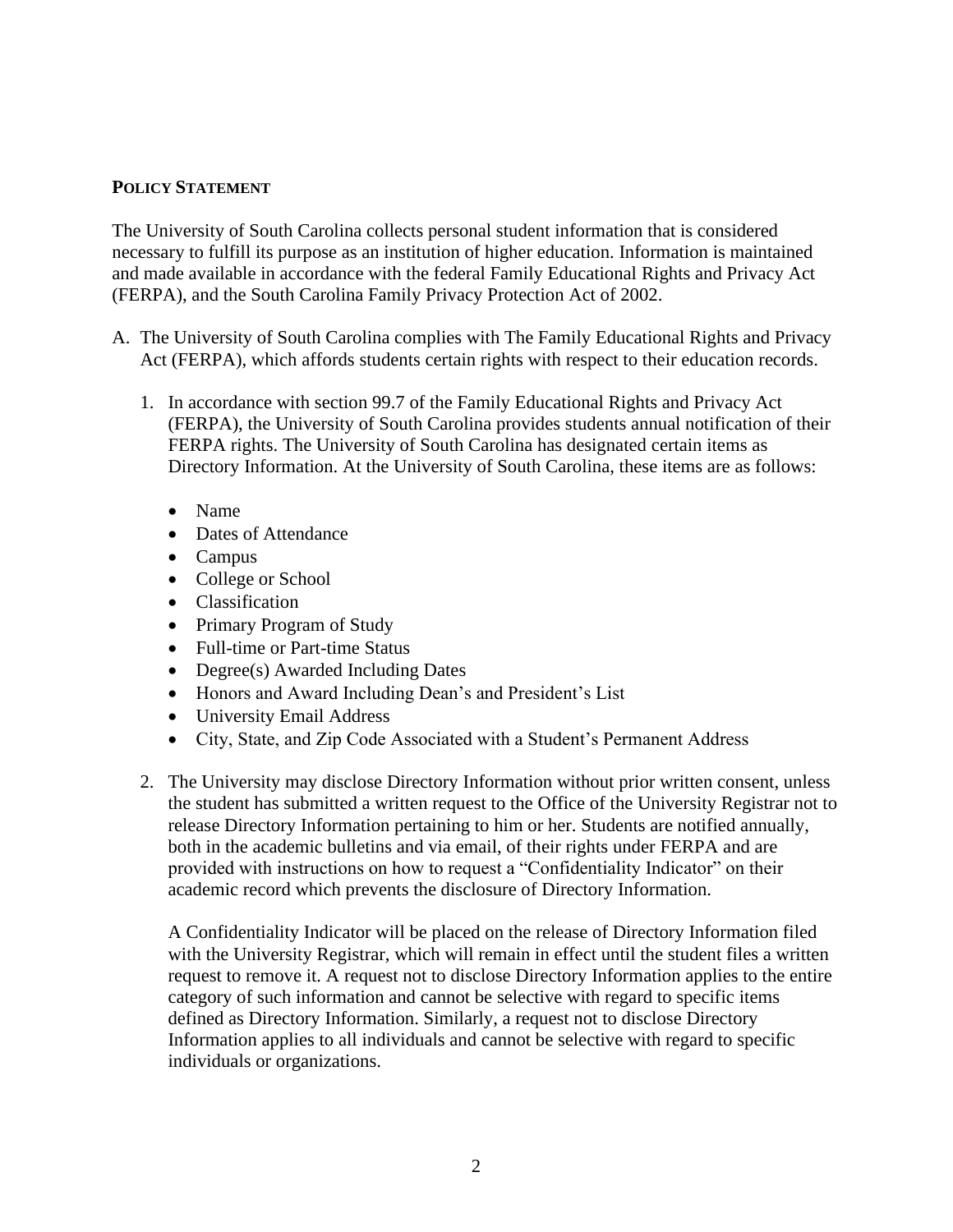- B. The University of South Carolina reserves the right to refuse to permit a student to inspect the following records:
	- 1. Parents' financial records.
	- 2. Confidential letters of recommendation requested by the student and filed before November 19, 1974, or letters written after that date for which the student has waived access. Students may request the names of those who have submitted confidential recommendations.
	- 3. Documents revealing non-directory information about other students such as class rosters.
- C. The University of South Carolina may refuse to release transcripts and verification of records for students who have a financial obligation to the University see ACAF 3.09.
- D. The University of South Carolina complies with The South Carolina Family Privacy Protection Act of 2002 [http://www.scstatehouse.gov/code/t30c002.php.](http://www.scstatehouse.gov/code/t30c002.php) For additional information please see [http://www.scstatehouse.gov/code/t30c002.php.](http://www.scstatehouse.gov/code/t30c002.php)
- E. Lists of students are not generated or released to anyone outside the University unless the requesting organization has a contractual agreement with the Board of Trustees to provide University-related services, or it is required for compliance reasons, or it is determined by the data steward (as defined in UNIV 1.51) that the release is for services considered to be an essential element of our legitimate public purpose and will not be used for commercial solicitation. Non-directory information is considered confidential and made available only as allowed by FERPA and as outlined in University Policy.

## **PROCEDURES**

- A. Student procedures related to FERPA rights are outlined in the annual notification to students available in the academic bulletins and on each campus website.
- B. University of South Carolina procedures related to FERPA:
	- 1. The methods used to inform students are as follows:
		- a. Annually by publication in the campus undergraduate  $\&$  graduate bulletins;
		- b. Annually by email to all students;
		- c. On the Registrar's website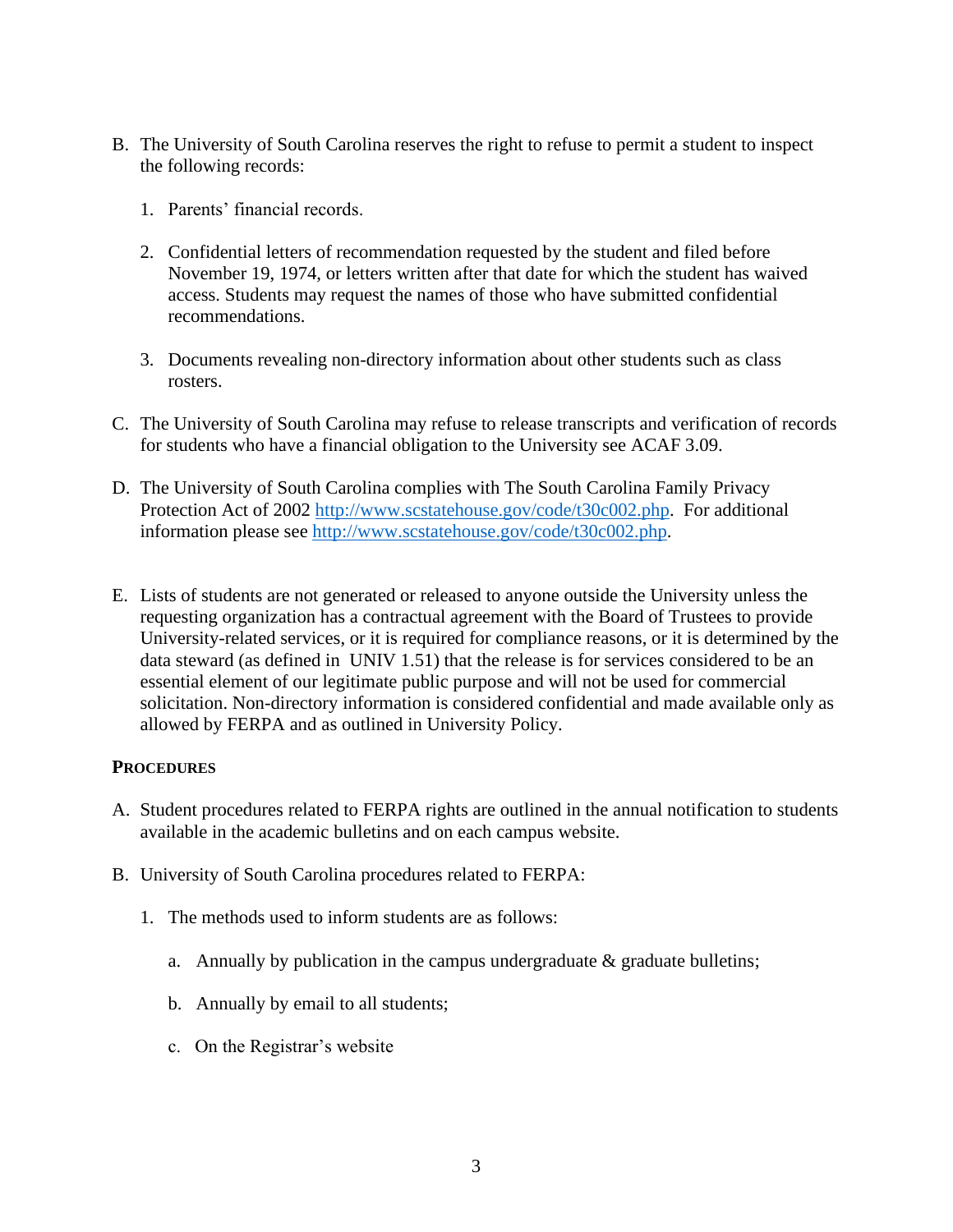- 2. Records of requests for access and disclosure without student consent are maintained in the responsible office and will be available for review by the student. The University will maintain a record of the requests for and disclosure of personally identifiable information from the education record of the student, except for disclosure to those allowed by exception on the Notification of Student Rights under FERPA, including:
	- a. disclosure of Directory Information;
	- b. disclosure by written consent of the student;
	- c. disclosure to the student;
	- d. disclosure to school officials--A person is a school official if he/she has a legitimate educational interest and needs to review a record to fulfill his or her professional responsibilities for the university;
	- e. disclosure to appropriate parties in a health or safety emergency.
- 3. Educational records are records directly related to a student and maintained by the institution or by a party acting for the institution. The term "educational records" does not include the following:
	- a. records that are in the sole possession of the maker and are not accessible or revealed to any other individual except a substitute who performs on a temporary basis;
	- b. records maintained by a law enforcement unit of the institution that were created by that unit for the purpose of law enforcement;
	- c. records relating to the employment of a student which are maintained exclusively for that purpose. Work records related to student employment because of their status as students (graduate teaching, research assistants, work study students) are considered educational records;
	- d. records created or maintained by a physician, or other recognized professional used solely in connection with the provision of treatment to the student, not disclosed to anyone other than the providers;
	- e. records containing only information relating to a person after that person is no longer a student. Alumni accomplishment records are not included.
- 4. Types of Educational Records and Appropriate Officials
	- a. All Official Academic Records University Registrar
		- i. Information in permanent academic records files is confidential and is only released in accordance with FERPA and this policy.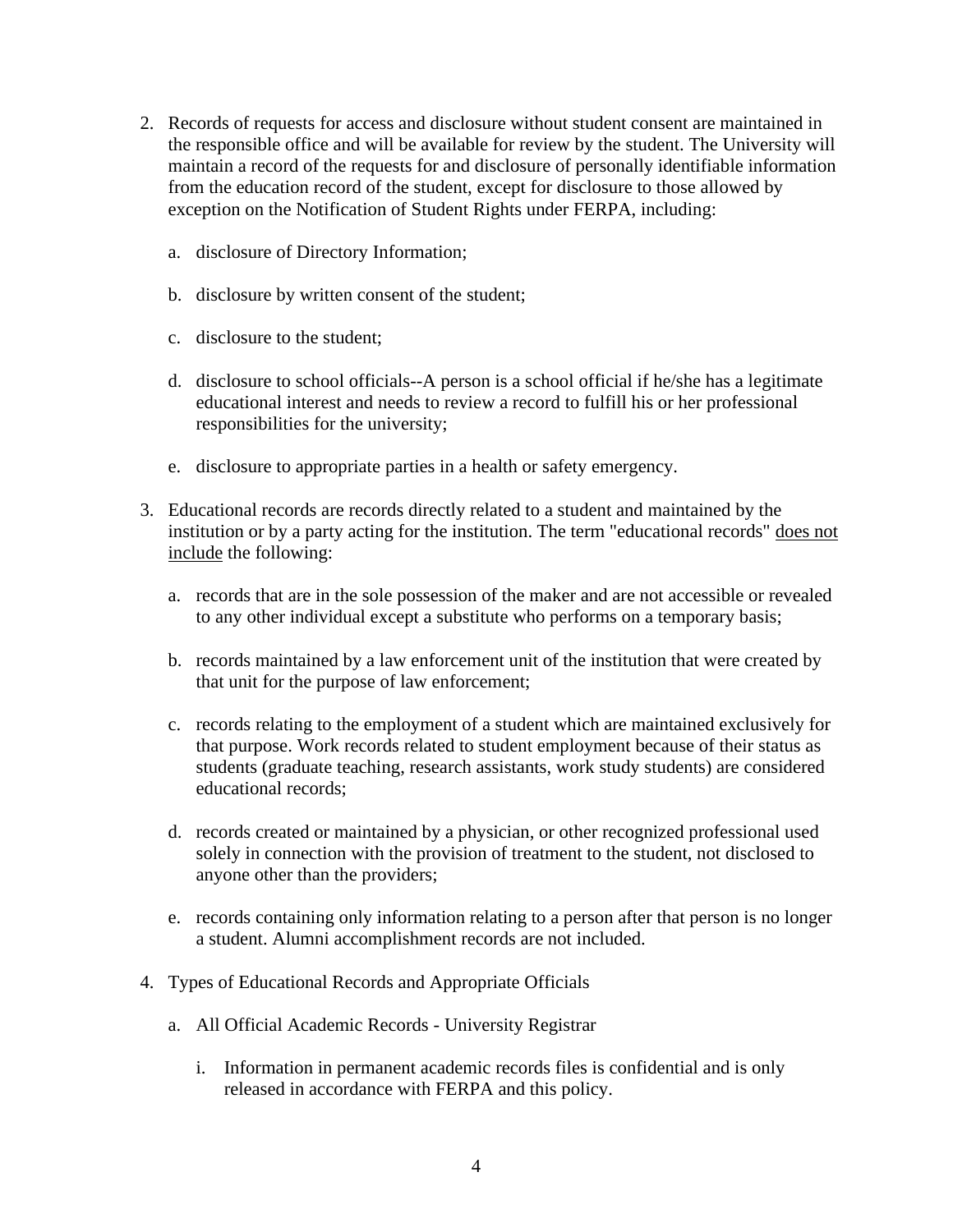- ii. The transcript of the record will permanently and clearly note all courses, grades, credits, degrees, and dates, as well as dates of attendance or suspension.
- b. Disciplinary Records Campus Offices of Student Conduct/Student Affairs and Academic Support
- c. Student Employment Records Payroll & Human Resources
- d. Student Financial Aid Records Campus Offices of Financial Aid  $\&$  Scholarships
- e. Graduate-specific Student Records and Professional School Student Records The Graduate School, Medical School, or Law School
- f. Health Center Records Campus student health services
- g. Other educational records referred to the appropriate official as defined in UNIV 1.51- Data and Information Governance
- C. Student procedures related to the South Carolina Family Privacy Protection Act of 2002:

Students who wish to withhold their Directory Information from release to anyone outside the University may do so using the processes available to them. See Notification to Students available in the academic bulletins and on each campus website.

- D. University procedures related to the release of personal information:
	- 1. The University of South Carolina will honor appropriate requests for student Directory Information from within the University. Requestors will sign a privacy statement and will be advised of restrictions.
	- 2. Requests from non-university entities offering an official University service to students will require a contractual agreement between the University and the vendor. Terms of the contract will specify how the information will be used and what actions the law allows.
	- 3. Requests from non-university entities not covered by a FERPA exemption or other federal law will be denied. Exceptions can be made with approval of the Office of General Counsel, but in no case will the information released be non-directory or for the purpose of commercial solicitation.
	- 4. This policy is administered by the University Registrar, in cooperation with Data Trustees and Stewards as defined in UNIV 1.51.

# **RELATED UNIVERSITY, STATE AND FEDERAL POLICIES**

[UNIV 1.51 Data and Information Governance](http://www.sc.edu/policies/ppm/univ151.pdf) [Family Educational Rights and Privacy Act \(FERPA\)](https://www2.ed.gov/policy/gen/guid/fpco/ferpa/index.html)